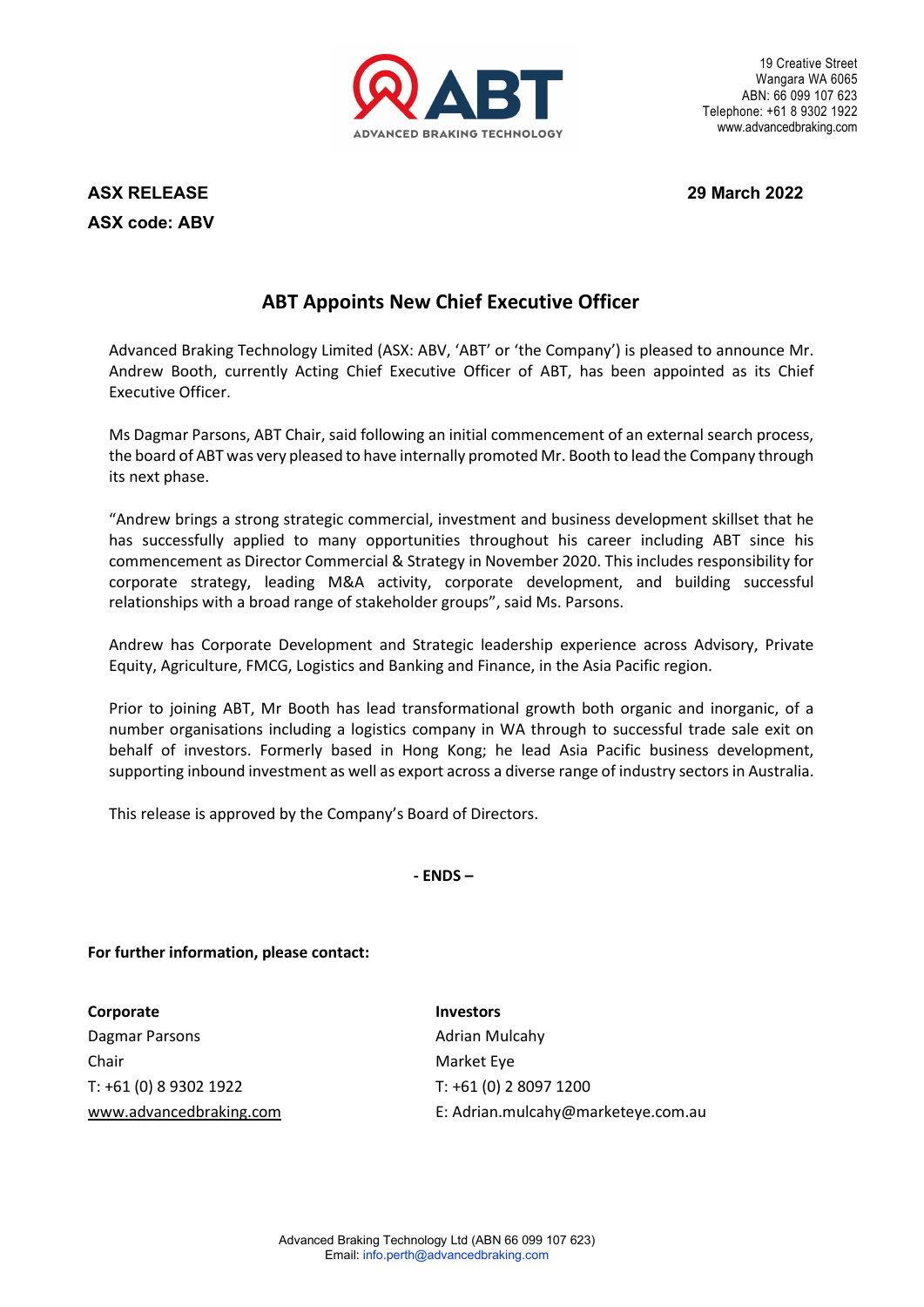## **About Advanced Braking Technology**

Advanced Braking Technology Ltd (ABT) designs, manufactures and distributes its innovative braking solutions worldwide. From its head office in Perth, Western Australia, ABT continues to develop its product portfolio for a diverse range of industries that have a strong requirement for safety and environmental responsibility, including the mining, defence, civil construction and waste management industries.

ABT's innovative braking solutions are well known for their unparalleled safety, improved productivity, zero emissions and durability in the world's harshest conditions. As its reputation has grown, demand for ABT's brakes has expanded internationally with its braking solutions being used in all seven continents across the globe.